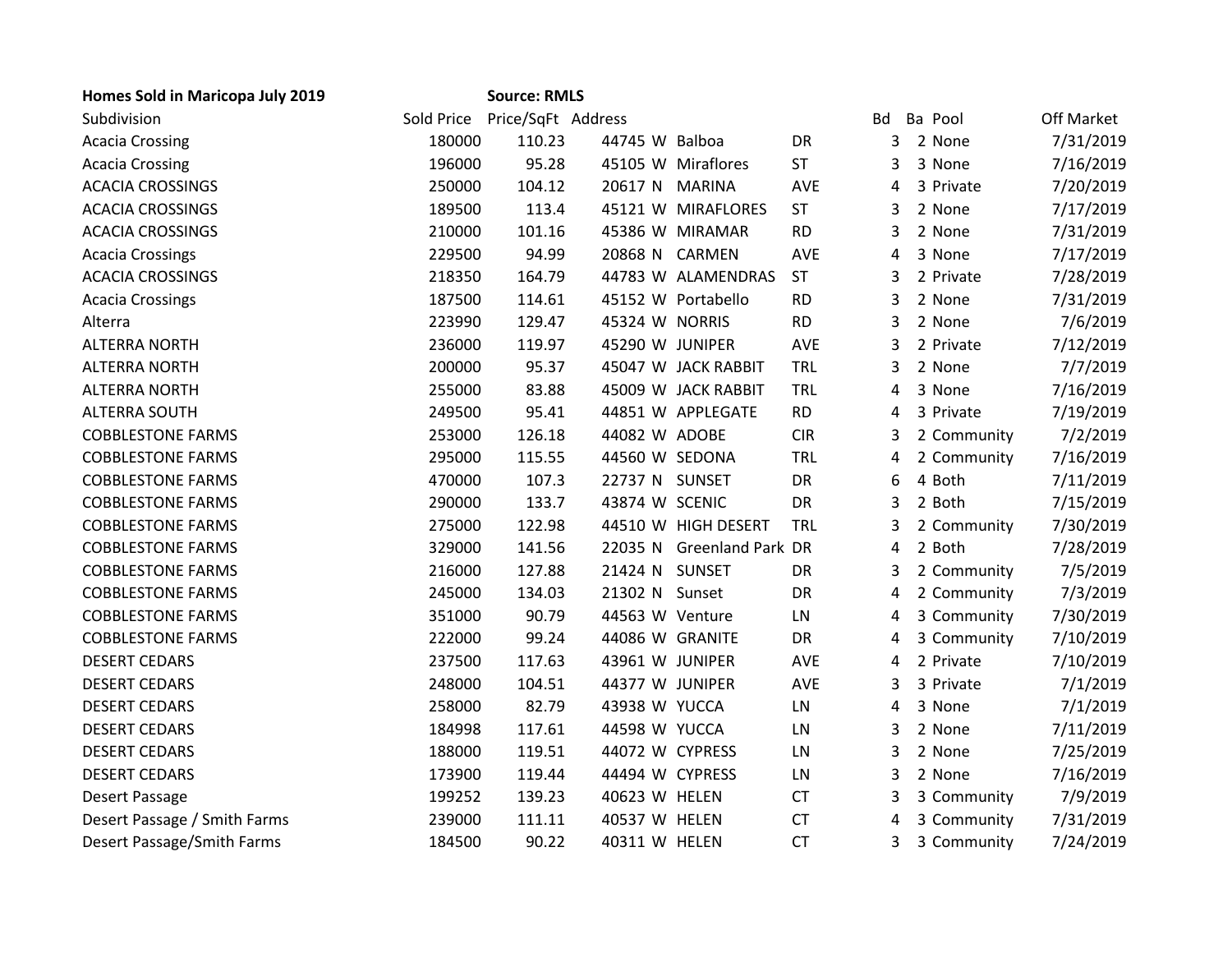| Glennwilde             | 245000 | 140.72 |                 | 41596 W CORVALIS   | LN         | 3 | 3 Both      | 7/4/2019  |
|------------------------|--------|--------|-----------------|--------------------|------------|---|-------------|-----------|
| <b>GLENNWILDE</b>      | 284000 | 108.36 | 18393 N ARBOR   |                    | DR         | 4 | 3 Community | 7/19/2019 |
| <b>GLENNWILDE</b>      | 222000 | 109.9  | 41245 W LARAMIE |                    | <b>RD</b>  | 4 | 2 Community | 7/3/2019  |
| GLENNWILDE             | 336500 | 75.07  | 41911 W LUCERA  |                    | ${\sf LN}$ | 5 | 5 Community | 7/26/2019 |
| <b>GLENNWILDE</b>      | 195000 | 119.56 |                 | 42612 W CAPISTRANO | DR         | 3 | 2 Community | 7/9/2019  |
| <b>GLENNWILDE</b>      | 233161 | 146.18 |                 | 19042 N JAMESON    | DR         | 3 | 2 Community | 7/6/2019  |
| <b>GLENNWILDE</b>      | 247900 | 75.09  |                 | 42478 W SOMERSET   | DR         | 4 | 3 Community | 7/30/2019 |
| <b>GLENNWILDE</b>      | 210000 | 101.49 | 42448 W ALMIRA  |                    | DR         | 3 | 2 Community | 7/1/2019  |
| GLENNWILDE             | 188900 | 108.81 | 19572 N FALCON  |                    | LN         | 4 | 2 None      | 7/25/2019 |
| <b>GLENNWILDE</b>      | 188500 | 128.66 |                 | 41619 W CORVALIS   | LN         | 3 | 2 None      | 7/29/2019 |
| GLENNWILDE             | 224900 | 81.19  |                 | 42531 W CORVALIS   | LN         | 4 | 3 None      | 7/30/2019 |
| <b>GLENNWILDE</b>      | 283990 | 122.83 | 42154 W LUCERA  |                    | LN         | 4 | 3 Community | 7/22/2019 |
| GLENNWILDE             | 219900 | 114.71 |                 | 19133 N VENTANA    | LN         | 3 | 2 Community | 7/29/2019 |
| Glennwilde             | 350000 | 114.87 | 41902 W ALMIRA  |                    | DR         | 4 | 3 Both      | 7/1/2019  |
| GLENNWILDE             | 173900 | 131.15 | 41896 W AVELLA  |                    | DR         | 3 | 2 Community | 7/14/2019 |
| HOMESTEAD              | 259000 | 125.85 | 40747 W HOPPER  |                    | DR         | 4 | 2 Private   | 7/10/2019 |
| Homestead              | 250000 | 122.61 | 40901 W HENSLEY |                    | <b>WAY</b> | 3 | 3 None      | 7/6/2019  |
| Homestead              | 244990 | 116.83 | 40955 W HENSLEY |                    | <b>WAY</b> | 3 | 2 None      | 7/13/2019 |
| Homestead              | 237000 | 113.02 | 41415 W CURTIS  |                    | LN         | 3 | 2 None      | 7/10/2019 |
| Homestead              | 241990 | 115.4  | 40864 W HENSLEY |                    | <b>WAY</b> | 3 | 2 None      | 7/7/2019  |
| Homestead              | 255990 | 114.9  | 19758 N ALEXIS  |                    | AVE        | 4 | 3 None      | 7/6/2019  |
| Homestead              | 252990 | 124.08 | 41308 W CURTIS  |                    | LN         | 3 | 3 None      | 7/3/2019  |
| HOMESTEAD              | 193000 | 77.79  | 40093 W HAYDEN  |                    | DR         | 3 | 3 None      | 7/18/2019 |
| Homestead              | 249990 | 119.21 | 40919 W HENSLEY |                    | <b>WAY</b> | 4 | 2 None      | 7/10/2019 |
| Homestead              | 243000 | 115.88 | 41365 W CURTIS  |                    | LN         | 3 | 2 None      | 7/21/2019 |
| Homestead              | 245990 | 110.41 | 41347 W CURTIS  |                    | LN         | 4 | 3 None      | 7/17/2019 |
| Homestead              | 237900 | 117.42 | 40318 W HAYDEN  |                    | DR         | 4 | 3 Private   | 7/17/2019 |
| Homestead              | 259990 | 116.69 | 41078 W JENNA   |                    | LN         | 4 | 3 None      | 7/3/2019  |
| Homestead              | 257990 | 115.79 | 41328 W CURTIS  |                    | LN         | 4 | 3 None      | 7/2/2019  |
| <b>HOMESTEAD NORTH</b> | 249999 | 148.98 | 41389 W WALKER  |                    | <b>WAY</b> | 3 | 2 Private   | 7/22/2019 |
| HOMESTEAD NORTH        | 183000 | 119.84 |                 | 40329 W THORNBERRY | LN         | 3 | 2 None      | 7/4/2019  |
| <b>HOMESTEAD NORTH</b> | 242000 | 105.26 | 40099 W CURTIS  |                    | <b>WAY</b> | 4 | 3 None      | 7/27/2019 |
| HOMESTEAD NORTH        | 175000 | 127.55 |                 | 20358 N MAC NEIL   | ST         | 3 | 2 None      | 7/18/2019 |
| <b>HOMESTEAD NORTH</b> | 220000 | 118.03 | 39983 W COLTIN  |                    | <b>WAY</b> | 4 | 3 None      | 7/1/2019  |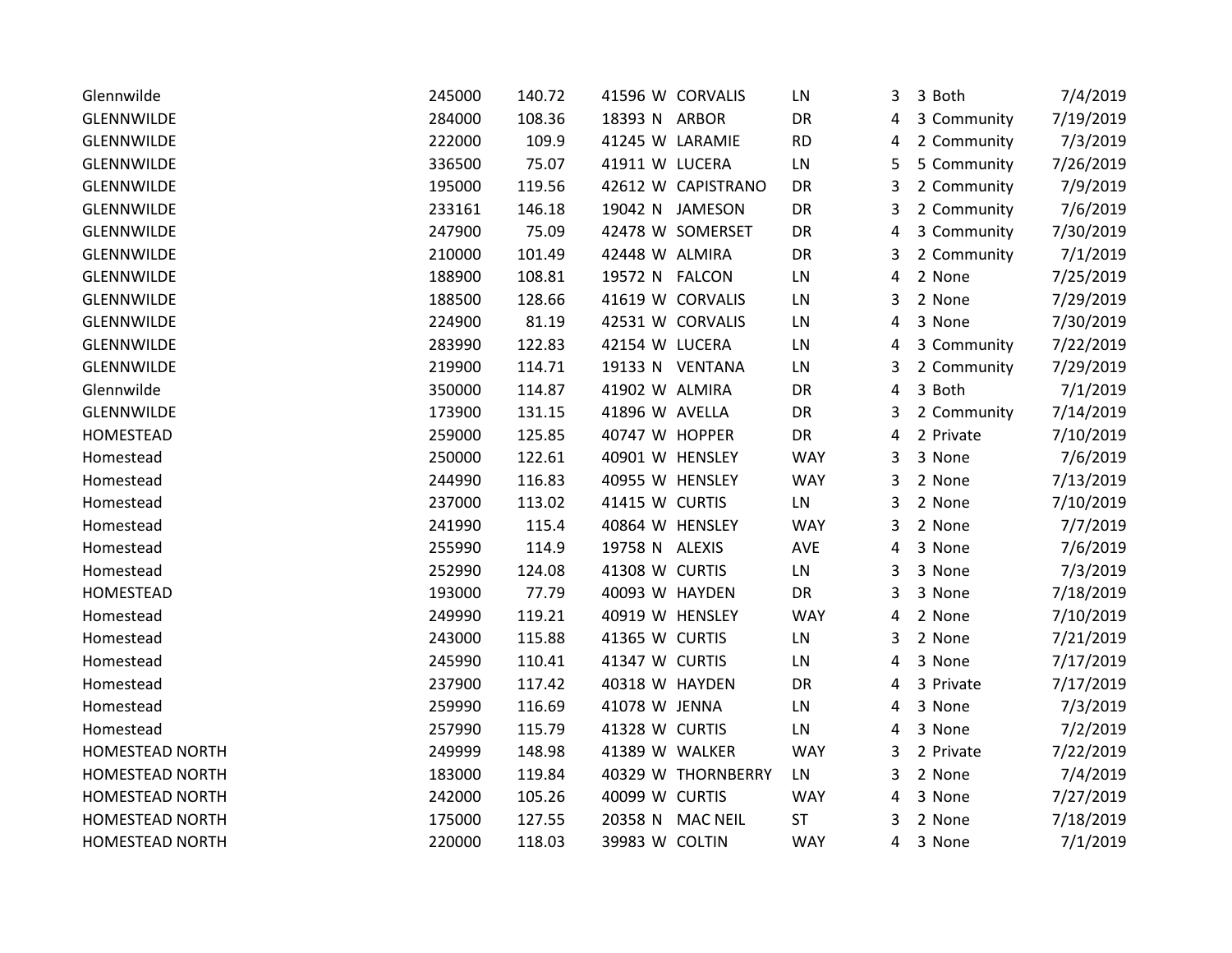| <b>HOMESTEAD NORTH</b>    | 194000 | 132.42 | 39961 W HAYDEN  |                         | DR         | 3 | 2 None      | 7/6/2019  |
|---------------------------|--------|--------|-----------------|-------------------------|------------|---|-------------|-----------|
| <b>HOMESTEAD NORTH</b>    | 210000 | 131.33 | 41162 W GANLEY  |                         | <b>WAY</b> | 4 | 2 None      | 7/11/2019 |
| <b>HOMESTEAD NORTH</b>    | 203000 | 124.85 | 40078 W COLTIN  |                         | <b>WAY</b> | 3 | 2 None      | 7/11/2019 |
| <b>HOMESTEAD NORTH</b>    | 190000 | 107.77 | 40391 W NOVAK   |                         | LN         | 4 | 2 None      | 7/10/2019 |
| HOMESTEAD NORTH           | 305000 | 101.26 | 41182 W ROBBINS |                         | DR         | 4 | 3 None      | 7/30/2019 |
| <b>HOMESTEAD NORTH</b>    | 190000 | 124.43 | 21058 N         | <b>MADELINE</b>         | <b>ST</b>  | 3 | 2 None      | 7/31/2019 |
| HOMESTEAD NORTH           | 216000 | 105.62 | 40123 W ROBBINS |                         | DR         | 4 | 3 None      | 7/5/2019  |
| <b>HOMESTEAD NORTH</b>    | 248000 | 98.02  | 41099 W ROBBINS |                         | DR         | 4 | 2 None      | 7/6/2019  |
| <b>HOMESTEAD NORTH</b>    | 213000 | 111.63 | 41169 W GANLEY  |                         | <b>WAY</b> | 4 | 3 None      | 7/16/2019 |
| <b>HOMESTEAD NORTH</b>    | 251990 | 120.17 | 19774 N ALEXIS  |                         | AVE        | 3 | 2 None      | 7/20/2019 |
| <b>HOMESTEAD NORTH</b>    | 249500 | 118.98 |                 | 20033 N HERBERT         | AVE        | 4 | 2 None      | 7/8/2019  |
| <b>HOMESTEAD NORTH</b>    | 245000 | 131.36 | 40173 W NOVAK   |                         | LN         | 4 | 3 Private   | 7/28/2019 |
| LAKES AT RANCHO EL DORADO | 262000 | 106.41 | 41391 W CAHILL  |                         | DR         | 4 | 3 Private   | 7/11/2019 |
| LAKES AT RANCHO EL DORADO | 215000 | 90.56  |                 | 41327 W PARKHILL        | DR         | 5 | 3 None      | 7/5/2019  |
| Lakes at Rancho El Dorado | 200000 | 130.98 | 41326 W Elm     |                         | DR         | 3 | 2 None      | 7/22/2019 |
| LAKES AT RANCHO EL DORADO | 210000 | 102.64 |                 | 41158 W PARK HILL       | DR         | 4 | 3 None      | 7/8/2019  |
| LAKES AT RANCHO EL DORADO | 240000 | 109.33 | 21981 N         | <b>BOLIVIA</b>          | <b>ST</b>  | 4 | 3 Private   | 7/25/2019 |
| MARICOPA MEADOWS          | 200000 | 92.81  |                 | 45575 W MOUNTAIN VIE\RD |            | 4 | 2 None      | 7/4/2019  |
| <b>MARICOPA MEADOWS</b>   | 220400 | 97.35  | 45595 W KELLER  |                         | DR         | 4 | 2 None      | 7/14/2019 |
| <b>MARICOPA MEADOWS</b>   | 204500 | 105.58 |                 | 46101 W BARBARA         | LN         | 3 | 2 None      | 7/8/2019  |
| <b>MARICOPA MEADOWS</b>   | 206000 | 93.13  |                 | 45754 W SHERIDAN        | <b>RD</b>  | 4 | 3 None      | 7/14/2019 |
| <b>Maricopa Meadows</b>   | 195000 | 119.19 |                 | 45694 W AMSTERDAM       | <b>RD</b>  | 3 | 3 Private   | 7/5/2019  |
| MARICOPA MEADOWS          | 213500 | 117.3  |                 | 45974 W STARLIGHT       | DR         | 4 | 3 None      | 7/12/2019 |
| <b>MARICOPA MEADOWS</b>   | 215000 | 118.13 | 46000 W TUCKER  |                         | <b>RD</b>  | 4 | 3 None      | 7/5/2019  |
| Maricopa Meadows          | 197400 | 107.86 | 19305 N         | Madison                 | <b>RD</b>  | 4 | 2 None      | 7/31/2019 |
| <b>MARICOPA MEADOWS</b>   | 194500 | 105.36 |                 | 46008 W DUTCHMAN        | DR         | 3 | 2 None      | 7/26/2019 |
| <b>MARICOPA MEADOWS</b>   | 182000 | 122.39 | 45974 W HOLLY   |                         | DR         | 3 | 2 None      | 7/3/2019  |
| MARICOPA MEADOWS          | 189900 | 102.81 | 45489 W LONG    |                         | <b>WAY</b> | 4 | 2 None      | 7/10/2019 |
| <b>MARICOPA MEADOWS</b>   | 170000 | 117.4  |                 | 46025 W SHERIDAN        | <b>RD</b>  | 4 | 2 None      | 7/16/2019 |
| MARICOPA MEADOWS          | 219900 | 74.44  |                 | 45638 W DUTCHMAN        | DR         | 5 | 3 None      | 7/19/2019 |
| MARICOPA MEADOWS          | 245000 | 69.82  | 45992 W RANCH   |                         | <b>RD</b>  | 5 | 3 None      | 7/9/2019  |
| <b>PALO BREA</b>          | 224000 | 86.08  |                 | 43929 W PALO CENIZA     | <b>WAY</b> | 5 | 3 None      | 7/1/2019  |
| <b>PROVINCE</b>           | 260000 | 140.54 |                 | 42793 W KINGFISHER      | DR         | 2 | 3 Community | 7/24/2019 |
| <b>PROVINCE</b>           | 425000 | 138.25 |                 | 42521 W MALLARD         | LN         | 3 | 4 Both      | 7/1/2019  |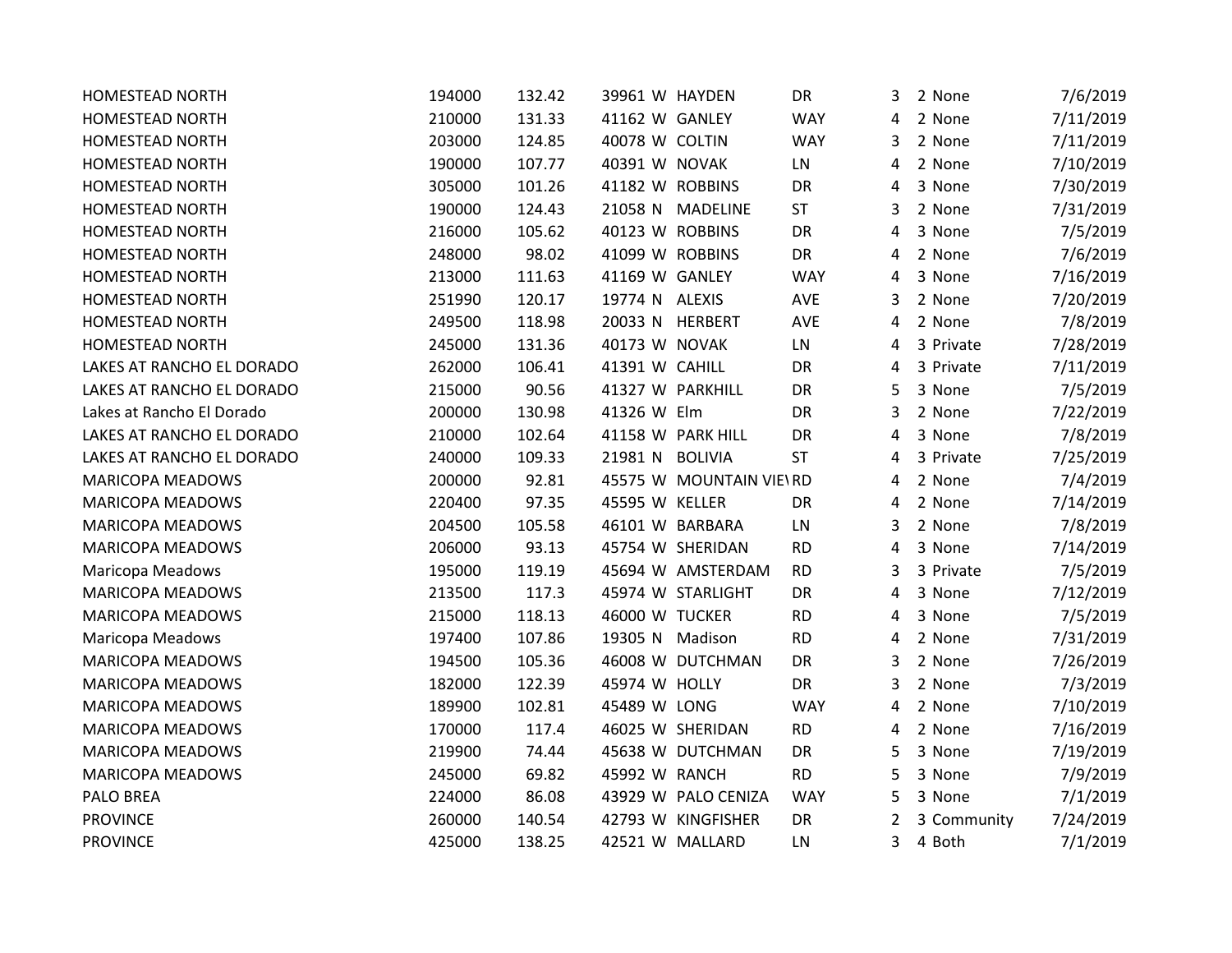| <b>PROVINCE</b>     | 340000 | 130.17 |                  | 42552 W BLUE SUEDE SH(LN |            | 3.             | 3 Community | 7/10/2019 |
|---------------------|--------|--------|------------------|--------------------------|------------|----------------|-------------|-----------|
| <b>PROVINCE</b>     | 224000 | 135.51 |                  | 42055 W SOLITARE         | DR         | $\mathbf{2}$   | 2 Community | 7/26/2019 |
| <b>PROVINCE</b>     | 212500 | 135.35 |                  | 41863 W CANASTA          | LN         | $\mathbf{2}$   | 2 Community | 7/22/2019 |
| <b>PROVINCE</b>     | 265000 | 154.06 |                  | 20151 N RIVERBANK        | <b>RD</b>  | $\overline{2}$ | 2 Community | 7/9/2019  |
| <b>PROVINCE</b>     | 259900 | 163.36 |                  | 42060 W CRIBBAGE         | <b>RD</b>  | $\overline{2}$ | 2 Community | 7/15/2019 |
| <b>PROVINCE</b>     | 246955 | 133.06 |                  | 41646 W CRIBBAGE         | <b>RD</b>  | $\overline{2}$ | 2 Community | 7/11/2019 |
| <b>PROVINCE</b>     | 232125 | 139.83 |                  | 41877 W CANASTA          | LN         | $\mathbf{2}$   | 2 Community | 7/11/2019 |
| PROVINCE PARCEL 13B | 208900 | 158.14 | 41574 W Caliente |                          | DR         | $\overline{2}$ | 2 Community | 7/11/2019 |
| RANCHO EL DORADO    | 250000 | 128.14 | 22392 N          | <b>BALBOA</b>            | DR         | 3              | 2 None      | 7/10/2019 |
| RANCHO EL DORADO    | 184000 | 130.04 | 42455 W BUNKER   |                          | DR         | 3              | 2 None      | 7/13/2019 |
| RANCHO EL DORADO    | 176000 | 124.47 | 41997 W ANNE     |                          | LN         | 3              | 2 None      | 7/1/2019  |
| RANCHO EL DORADO    | 257500 | 139.64 | 22107 N DIETZ    |                          | DR         | 3              | 2 Private   | 7/1/2019  |
| RANCHO EL DORADO    | 173000 | 141.69 |                  | 42355 W VENTURE          | <b>RD</b>  | 3              | 2 None      | 7/8/2019  |
| Rancho El Dorado    | 237000 | 83.04  |                  | 22357 N VANDERVEEN       | <b>WAY</b> | 4              | 3 None      | 7/18/2019 |
| RANCHO EL DORADO    | 190000 | 100.36 |                  | 21548 N GREENWAY         | <b>RD</b>  | 3              | 2 None      | 7/19/2019 |
| RANCHO EL DORADO    | 185000 | 137.95 |                  | 43426 W CHISHOLM         | DR         | 3              | 2 None      | 7/23/2019 |
| RANCHO EL DORADO    | 180000 | 125    | 21766 N          | <b>BRADEN</b>            | <b>RD</b>  | 3              | 2 None      | 7/23/2019 |
| RANCHO EL DORADO    | 188000 | 82.56  |                  | 42235 W MICHAELS         | DR         | 4              | 3 None      | 7/23/2019 |
| RANCHO EL DORADO    | 181000 | 138.37 |                  | 42622 W MICHAELS         | DR         | 3              | 2 None      | 7/19/2019 |
| RANCHO EL DORADO    | 236000 | 105.21 | 21732 N LILES    |                          | LN         | 4              | 3 None      | 7/17/2019 |
| RANCHO EL DORADO    | 219900 | 113.47 |                  | 43283 W HILLMAN          | DR         | 3              | 2 None      | 7/30/2019 |
| RANCHO EL DORADO    | 201000 | 95.9   |                  | 41936 W MICHAELS         | DR         | 4              | 3 None      | 7/30/2019 |
| RANCHO EL DORADO    | 269000 | 89.16  |                  | 22031 N VAN LOO          | DR         | 4              | 3 None      | 7/31/2019 |
| RANCHO EL DORADO    | 185000 | 124.92 |                  | 42009 W SUNLAND          | DR         | 3              | 2 None      | 7/3/2019  |
| RANCHO EL DORADO    | 184900 | 126.29 |                  | 43644 W RIO GRANDE       | DR         | 3              | 2 None      | 7/4/2019  |
| RANCHO EL DORADO    | 175000 | 118.16 |                  | 41969 W SUNLAND          | DR         | 3              | 2 None      | 7/16/2019 |
| RANCHO EL DORADO    | 218000 | 129.37 | 42595 W BUNKER   |                          | DR         | 3              | 2 Private   | 7/2/2019  |
| RANCHO EL DORADO    | 190000 | 94.38  |                  | 43488 W SAGEBRUSH        | <b>TRL</b> | 4              | 3 None      | 7/17/2019 |
| RANCHO EL DORADO    | 324900 | 84.83  | 42336 W BRAVO    |                          | DR         | 6              | 3 None      | 7/27/2019 |
| RANCHO EL DORADO    | 193500 | 151.52 | 43528 W COLBY    |                          | DR         | 3              | 2 Private   | 7/27/2019 |
| Rancho El Dorado    | 226000 | 143.58 | 21372 N KLOCK    |                          | <b>CT</b>  | 3              | 2 Private   | 7/9/2019  |
| RANCHO EL DORADO    | 220000 | 103.23 | 22174 N DIETZ    |                          | DR         | 4              | 2 None      | 7/15/2019 |
| RANCHO EL DORADO    | 199900 | 139.3  |                  | 42731 W SUNLAND          | DR         | 3              | 2 Private   | 7/18/2019 |
| RANCHO EL DORADO    | 187000 | 110.97 |                  | 42430 W CHAMBERS         | DR         | 3              | 2 None      | 7/19/2019 |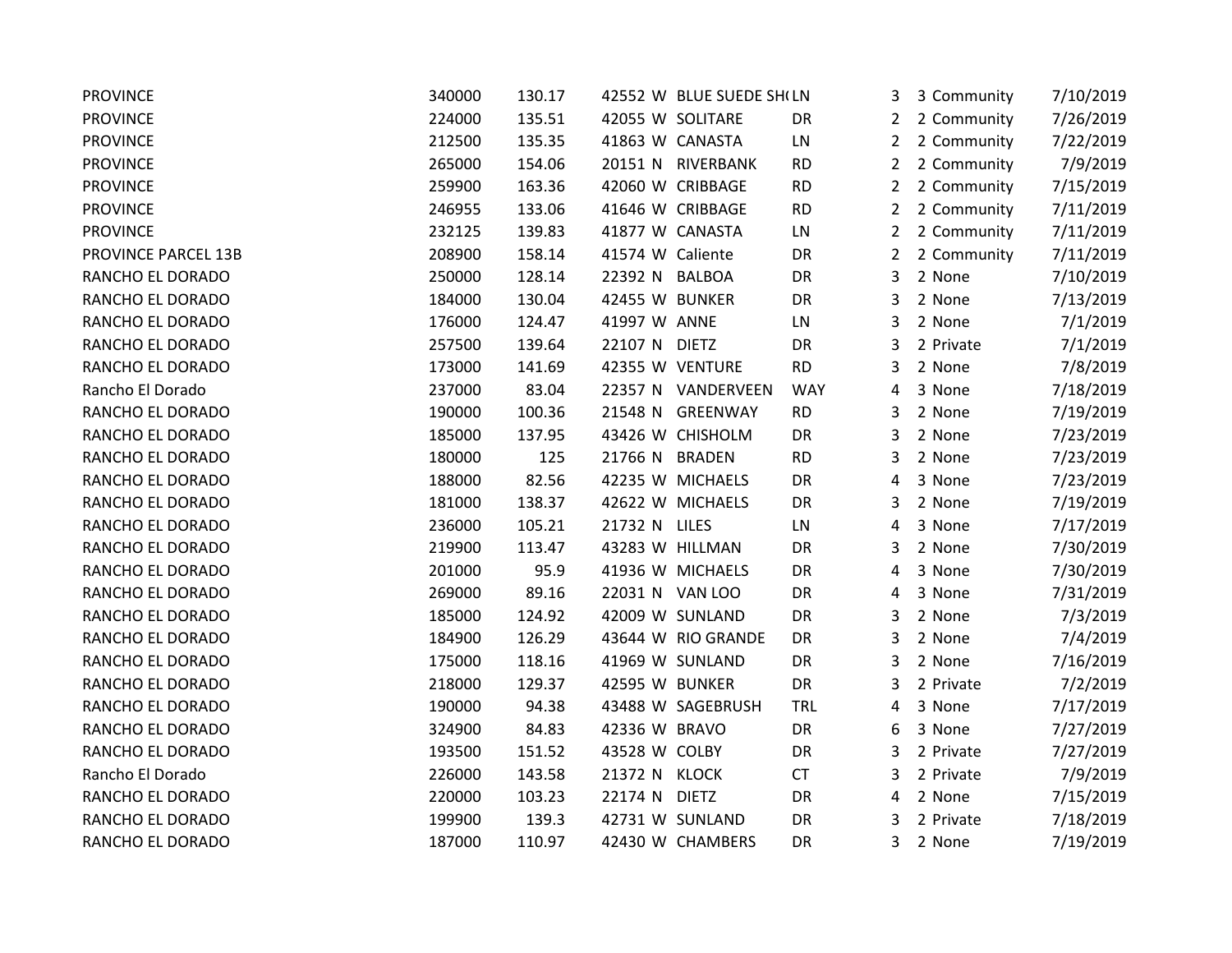| RANCHO EL DORADO                | 294000 | 94.99  | 43389 W BUNKER      |               | DR         | 4              | 3 None    | 7/31/2019 |
|---------------------------------|--------|--------|---------------------|---------------|------------|----------------|-----------|-----------|
| RANCHO EL DORADO                | 202000 | 105.59 | 43554 W BEDFORD     |               | DR         | 4              | 3 None    | 7/16/2019 |
| RANCHO EL DORADO                | 186000 | 129.53 | 42670 W SUNLAND     |               | DR         | 4              | 2 None    | 7/18/2019 |
| RANCHO EL DORADO                | 270900 | 117.22 | 42276 W CHISHOLM    |               | DR         | 3              | 2 Private | 7/27/2019 |
| RANCHO EL DORADO                | 255400 | 138.57 | 22544 N REINBOLD    |               | DR         | 3              | 2 Private | 7/29/2019 |
| RANCHO MIRAGE ESTATES           | 200000 | 109.22 | 38135 W MERCED      |               | <b>ST</b>  | 3              | 2 None    | 7/12/2019 |
| RANCHO MIRAGE ESTATES           | 246000 | 127.46 | 37823 W OLIVO       |               | <b>ST</b>  | 3              | 2 Private | 7/21/2019 |
| RANCHO MIRAGE ESTATES           | 242900 | 96.62  | 37304 W LA PAZ      |               | <b>ST</b>  | 5              | 3 None    | 7/1/2019  |
| RANCHO MIRAGE ESTATES           | 249000 | 78.62  | 38100 W SANTA CLARA |               | <b>AVE</b> | 4              | 3 None    | 7/31/2019 |
| RANCHO MIRAGE ESTATES           | 267200 | 113.22 | 38002 W NINA        |               | <b>ST</b>  | 4              | 3 None    | 7/6/2019  |
| RANCHO MIRAGE ESTATES           | 192900 | 138.88 | 37697 W MERCED      |               | <b>ST</b>  | 3              | 2 None    | 7/8/2019  |
| RANCHO MIRAGE ESTATES           | 243900 | 97.02  | 37311 W LA PAZ      |               | <b>ST</b>  | 5              | 3 None    | 7/22/2019 |
| RANCHO MIRAGE ESTATES           | 198900 | 143.2  | 38033 W VERA CRUZ   |               | DR         | 3              | 2 None    | 7/15/2019 |
| RANCHO MIRAGE ESTATES           | 217900 | 118.55 | 37295 W LA PAZ      |               | <b>ST</b>  | 3              | 2 None    | 7/8/2019  |
| RANCHO MIRAGE ESTATES           | 314130 | 120.73 | 37969 W NINA        |               | <b>ST</b>  | 5              | 3 None    | 7/6/2019  |
| RANCHO MIRAGE ESTATES           | 196000 | 125.07 | 37163 W MERCED      |               | <b>ST</b>  | $\overline{2}$ | 2 None    | 7/20/2019 |
| RANCHO MIRAGE ESTATES           | 207900 | 133.96 | 37354 W LA PAZ      |               | <b>ST</b>  | 3              | 2 None    | 7/29/2019 |
| RANCHO MIRAGE ESTATES PARCEL 24 | 194900 | 140.32 | 37279 W LA PAZ      |               | <b>ST</b>  | 3              | 2 None    | 7/1/2019  |
| <b>SANTA ROSA SPRINGS</b>       | 340000 | 153.85 | 16794 N LUNA        |               | DR         | 4              | 3 Private | 7/18/2019 |
| <b>SANTA ROSA SPRINGS</b>       | 239990 | 109.28 | 41950 W LAGO        |               | <b>ST</b>  | 4              | 3 None    | 7/16/2019 |
| SANTA ROSA SPRINGS              | 205000 | 131.92 | 42127 W LUNAR       |               | <b>ST</b>  | 4              | 2 None    | 7/26/2019 |
| <b>SANTA ROSA SPRINGS</b>       | 220815 | 128.08 | 42470 W RAMIREZ     |               | DR         | $\mathbf{2}$   | 2 None    | 7/3/2019  |
| SANTA ROSA SPRINGS              | 277970 | 110.88 | 17566 N ROSA        |               | DR         | 5              | 3 None    | 7/15/2019 |
| <b>SANTA ROSA SPRINGS</b>       | 222115 | 127.21 | 17580 N ROSA        |               | DR         | 4              | 2 None    | 7/3/2019  |
| <b>SENITA</b>                   | 187000 | 123.92 | 42811 W RAYNON      |               | <b>ST</b>  | 3              | 2 None    | 7/11/2019 |
| <b>SENITA</b>                   | 191500 | 105.39 | 42955 W ELIZABETH   |               | AVE        | 3              | 2 None    | 7/6/2019  |
| Senita                          | 196000 | 101.18 | 42776 W Magnolia    |               | <b>RD</b>  | 4              | 2 None    | 7/2/2019  |
| <b>SENITA</b>                   | 168000 | 153.99 | 43767 W MAGNOLIA    |               | <b>RD</b>  | 3              | 2 None    | 7/9/2019  |
| <b>SENITA</b>                   | 244000 | 73.23  | 43497 W KIMBERLY    |               | <b>ST</b>  | 4              | 3 None    | 7/27/2019 |
| <b>SENITA</b>                   | 268000 | 64.63  | 43534 W ELIZABETH   |               | AVE        | 5              | 3 None    | 7/29/2019 |
| <b>SENITA</b>                   | 258400 | 66.23  | 43504 W KRISTAL     |               | LN         | 6              | 4 None    | 7/16/2019 |
| <b>SENITA</b>                   | 207000 | 93.2   | 18902 N IBIS        |               | <b>WAY</b> | 4              | 3 None    | 7/20/2019 |
| <b>SENITA</b>                   | 206500 | 134.7  | 19450 N             | <b>BRADEN</b> | <b>RD</b>  | 4              | 2 Private | 7/11/2019 |
| <b>SENITA</b>                   | 234900 | 129.28 | 43004 W ELIZABETH   |               | <b>AVE</b> | 3.             | 2 Private | 7/5/2019  |